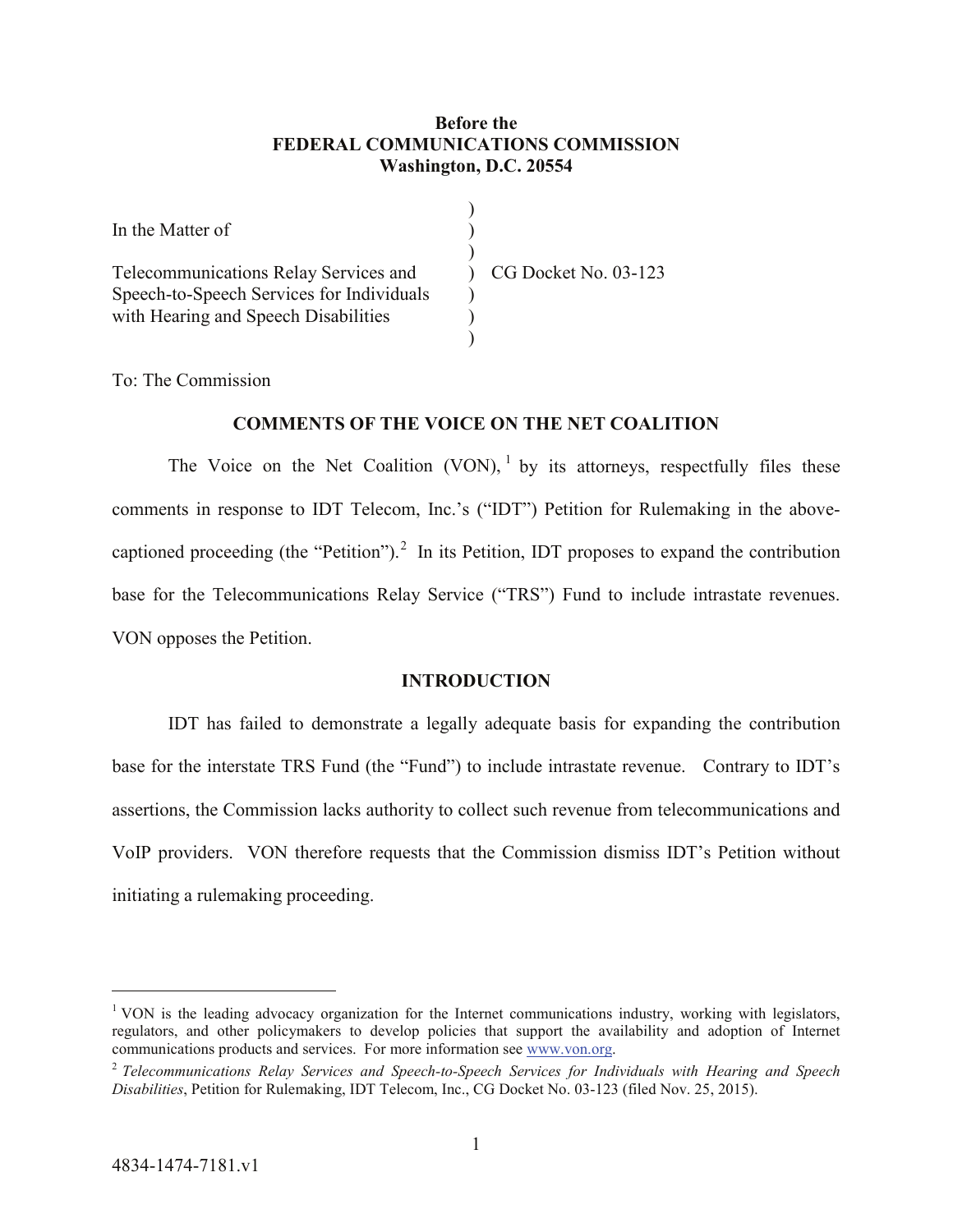#### **DISCUSSION**

## **I. The Commission Lacks Authority to Expand the TRS Contribution Base to Include Intrastate Revenue.**

The Communications Act of 1934 (the "Act") created a dual system of federal and state telecommunications regulation.<sup>[3](#page-1-0)</sup> In so doing, Congress restricted the Commission's authority to regulating interstate telecommunications, and generally reserved regulation of intrastate telecommunications for the states. Certain provisions of the Act give the Commission limited oversight responsibilities over state programs; for example, Section 225's mandate that the FCC certify under certain guidelines state programs to implement intrastate TRS. But, nothing in Section 225 permits the Commission to include intrastate revenue as part of the contribution base for the TRS Fund.

IDT contends that Section 225(b)(2) of the Act grants the Commission blanket authority to regulate intrastate TRS in the same manner as the Commission regulates interstate TRS and, consequently, the Commission has authority to expand the contribution base to include intrastate revenue. But IDT's overly expansive reading of the statute ignores the surrounding context and overall legislative scheme of the Act. This specific provision, titled "Use of General Authority and Remedies" enables the Commission to subject intrastate common carriers who violate Section 225 to "the same remedies, penalties, and procedures *as are applicable to a violation of this Act* by a common carrier engaged in interstate communication." In other words, Section  $225(b)(2)$  grants the Commission some enforcement authority over intrastate common carriers

<span id="page-1-0"></span> <sup>3</sup> *See* Preamble to Communications Act of 1934 ("AN ACT To provide for the regulation of *interstate and foreign* communication . . . ") (emphasis added); *see also* 47 U.S.C. § 151 ("For the purpose of *regulating interstate and foreign commerce* in communication by wire and radio so as to make available, so far as possible, to all the people of the United States . . . Nation-wide, and world-wide wire and radio communication service with adequate facilities at reasonable charges . . . and for the purpose of securing a more effective execution of this policy by centralizing authority *with respect to interstate and foreign commerce* in wire and radio communication, there is hereby created a commission to be known as the 'Federal Communications Commission' . . . .") (emphasis added.)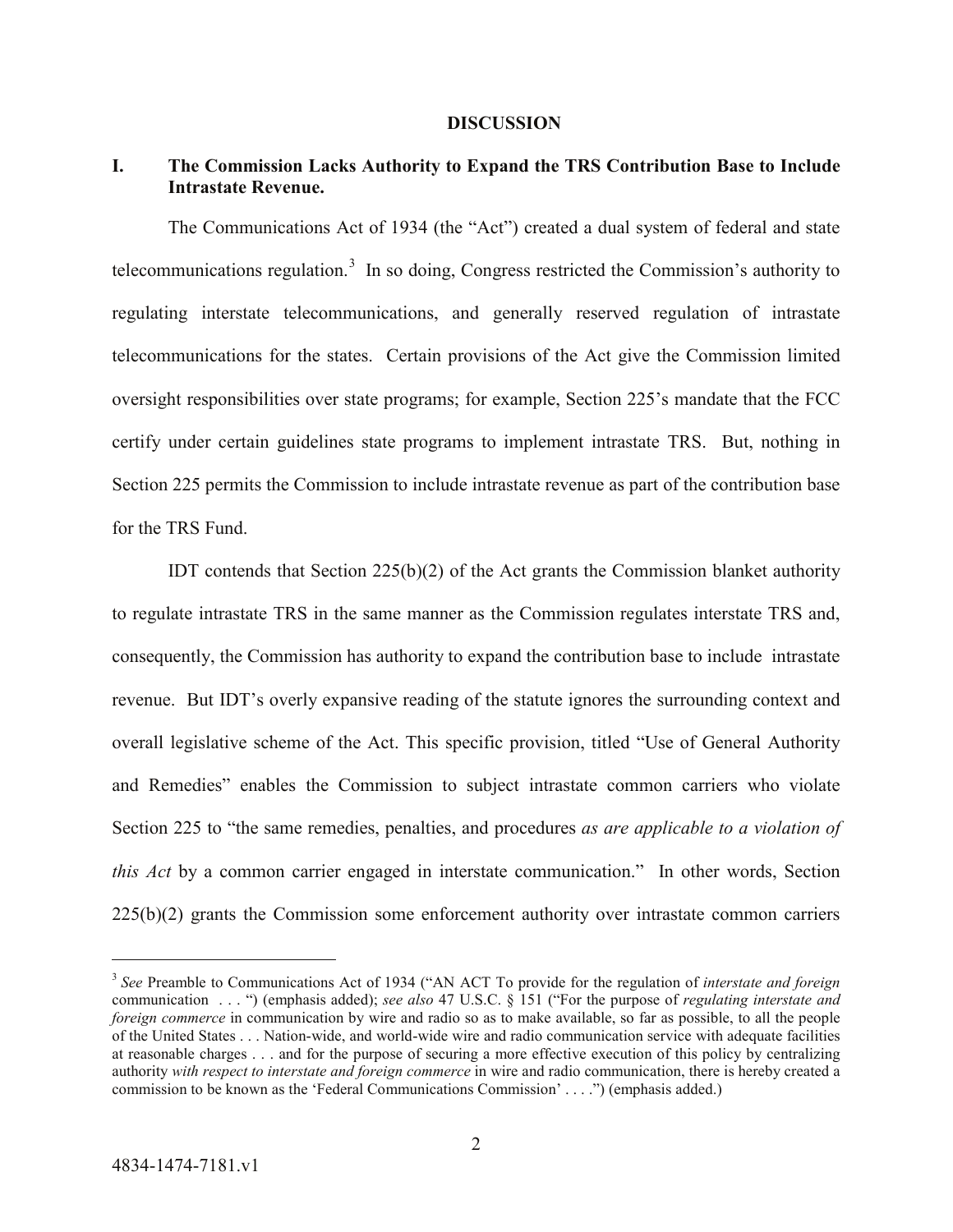that fail to comply with the Act and FCC regulations promulgated thereunder that, for example, require that TRS operate every day for 24 hours per day or prohibit TRS operators from refusing calls or limiting the length of calls that use TRS. In granting this enforcement authority, Section  $225(b)(2)$  does nothing to negate the statutory limits Congress imposed on the Commission's authority to collect intrastate revenue for contribution to the federal Fund.

IDT also argues that, because the Communications Act does not compel the states to establish state programs to administer intrastate TRS, the Act "implicitly allows for the FCC to regulate the provision of and recovery for intrastate relay services."<sup>[4](#page-2-0)</sup> But this argument is flawed for three reasons. First, that a *federal* statute regulating *interstate* telecommunications does not mandate the manner in which a state regulates intrastate services does not support evisceration of federal-state separation of powers and, if anything, speaks only to Congress's limitations under the Constitution's Commerce Clause.<sup>[5](#page-2-1)</sup> Second—as IDT acknowledges—"all states have chosen to establish programs to manage the provision of and recovery for intrastate relay services," rendering IDT's proposed federal takeover of this function by the Commission unnecessary. Lastly, the Commission has appropriately exercised its statutory authority to encourage adequate and accessible provision of both interstate and intrastate relay services, and has determined that where challenges currently arise in distinguishing between inter- and intrastate services, the Commission may, on an interim basis, compensate intrastate IP Relay and VRS providers from the Fund without expanding the contribution base.

<span id="page-2-0"></span> <sup>4</sup> IDT Petition for Rulemaking, at 10.

<span id="page-2-1"></span><sup>5</sup> U.S. Const. Article I, Sec. 8, Clause 3.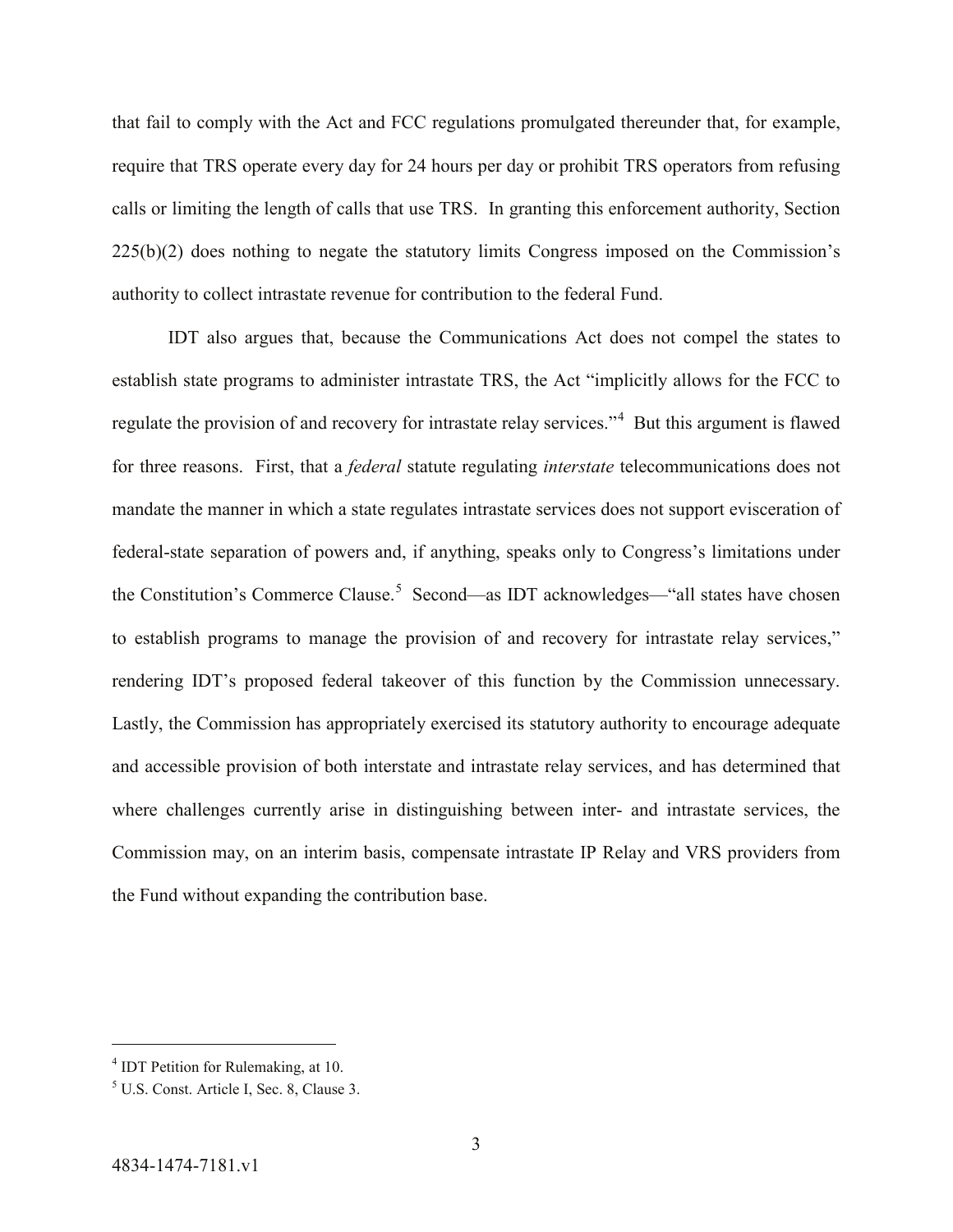**II. The Commission Is Well Within Its Statutory Authority to Preserve the Current Contribution Methodology.**

Title IV of the Americans with Disabilities Act "requires common carriers offering telephone voice transmission services to also provide TRS throughout the area in which they offer service so that persons with disabilities will have access to telecommunications services, and provides that they will be compensated for their just and reasonable costs of doing so."<sup>[6](#page-3-0)</sup> Recognizing that "one of the fundamental premises underlying the TRS regulatory scheme is the distinction between interstate and intrastate  $TRS$ ,"<sup>[7](#page-3-1)</sup> the FCC has explained that:

As a general matter, the costs caused by *intra*state TRS are recovered by each state. No specific funding is required for *intra*state TRS or state TRS programs. States generally recover the costs of interstate TRS either through rate adjustments or surcharges on all intrastate end users, and reimburse TRS providers directly for their intrastate TRS costs. Most states presently select one provider to offer TRS within the state.<sup>[8](#page-3-2)</sup>

Also realizing that Section 225 requires that the "Commission shall ensure that interstate and intrastate telecommunications relay services are available, to the extent possible and in the most efficient manner, to hearing-impaired and speech-impaired individuals in the United States," the Commission has authorized, on an interim basis, the recovery of intrastate IP Relay and VRS costs from the interstate TRS Fund.<sup>[9](#page-3-3)</sup> The Commission appropriately determined that because "VRS and IP Relay have presented regulatory challenges not necessarily contemplated by a regulatory scheme largely based on the determination whether a particular call is interstate or intrastate,"<sup>[10](#page-3-4)</sup> cost recovery for these services from the interstate Fund will best protect and promote the availability of these services without infringing on states' authority under the Act.

<span id="page-3-0"></span> <sup>6</sup> *Telecommunications Relay Servs*., 19 F.C.C. Rcd. 12475, 12479-80 (2004).

<span id="page-3-1"></span><sup>7</sup> *Id.* at 12481.

<span id="page-3-2"></span><sup>8</sup> *Telecommunications Relay Services and Speech-to-Speech Services for Individuals with Hearing and Speech Disabilities*, Further Notice of Proposed Rulemaking, 43 CR 2039, FCC 06-106 (July 20, 2006). 9 *Telecommunications Relay Servs.*, 19 F.C.C. Rcd. at 12550 (emphasis added).

<span id="page-3-3"></span>

<span id="page-3-4"></span><sup>10</sup> *Id.* at 12481.